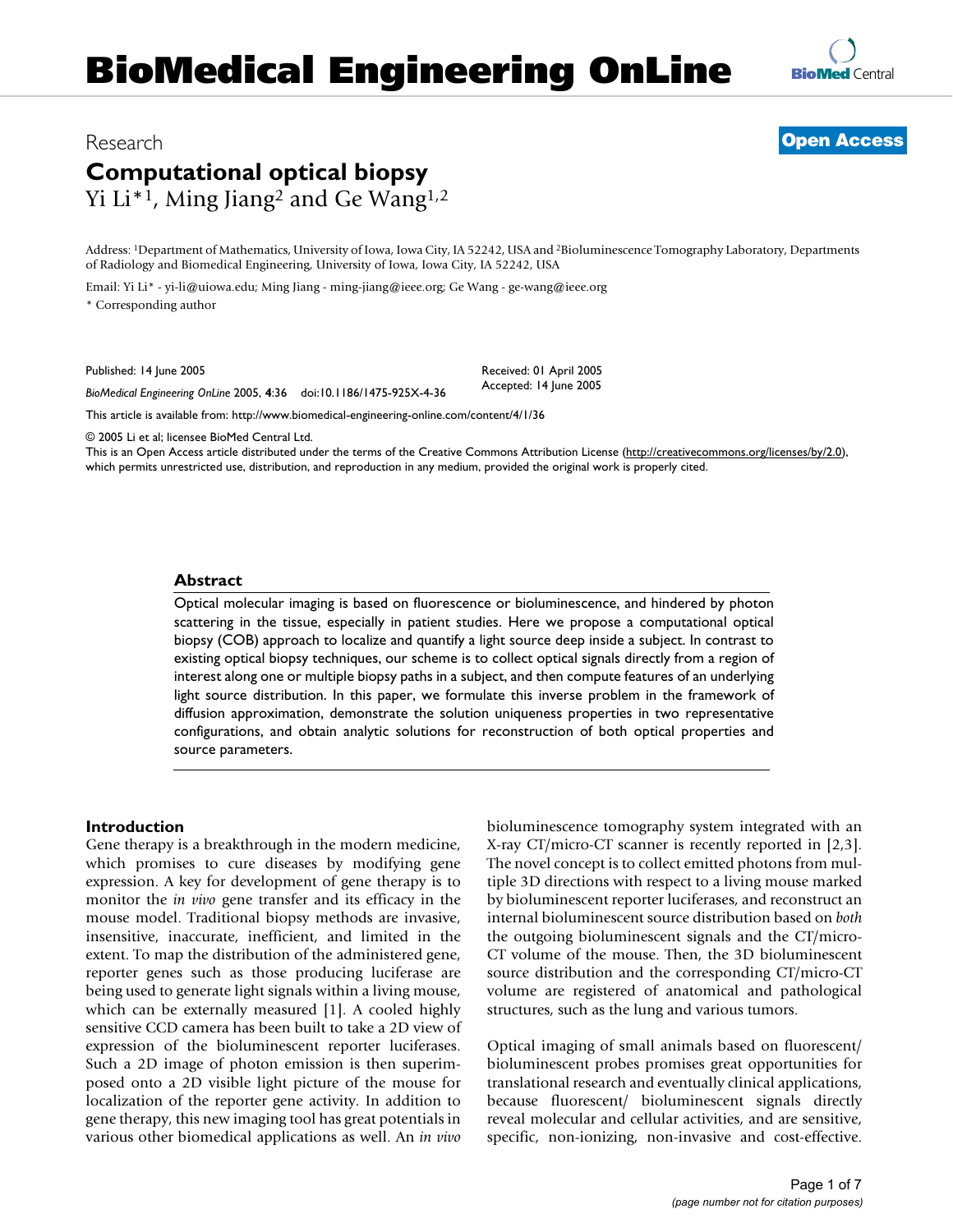Pure optical imaging cannot detect the molecular activities triggered by biomarkers because the light generated are generally out of the visible spectrum. Despite the progress in optical molecular imaging of small animals, little research has been done for optical molecular imaging of patients. A light source induced by either fluorescence or bioluminescence probes is usually weak, and would be often deep inside a body should it be used in patients. Optical methods for in vivo imaging are all faced with the problem of limited transmission of light through tissues [[1], p. 237]. Because the human body absorbs and scatters photons in the visible and near infrared ranges with the mean-free-path in the sub-millimeter domain, such a source cannot be effectively detected on the body surface [4].

In this paper, we propose a computational optical biopsy (COB) method [5] to supplement and enhance the capabilities of fluorescent molecular tomography and bioluminescence tomographic, especially for their potential uses in patients. In order to detect the light source in a region of interest deep inside a subject, we can use a fiberoptical probe to detect the light source directly in the subject along one or multiple biopsy paths and next to compute the parameters or features of the embedded light source.

Several optical biopsy needle systems are already in operation [6-8], which have indicated the physical feasibility of this COB project. While similar to existing optical biopsy procedures in using fiber-optic probes [6-8], the proposed COB system and methods depend on not only optical devices but also advanced modeling and computation techniques to reconstruct an underlying source intensity distribution and extract its features of interest such as source center and effective intensity. There are several distinctions that substantiate our innovations. Our COB approach relies on sophisticated signal modeling and estimation from data collected along a number of biopsy paths, while other biopsy/endoscopic techniques perform direct anatomical imaging on speci c spots only. Our COB targets source intensity distributions triggered by probes instead of tissue/vascular properties that are concerned by other biopsy/endoscopic methods. Our COB intends to sense both fluorescent and bioluminescent sources, not just fluorescent sources as some optical endoscopic/spectroscopic techniques are designed for.

Mathematically we will Consider

$$
\begin{cases}\n-\text{div}\left(D\nabla u_0\right) + \mu_\alpha u_0 = f \text{ in } \mathbb{R}^3\\ \nu_0 \ (\infty) = 0,\n\end{cases} \tag{1}
$$

 $\vec{t}$  =  $(t_1, t_2, t_3)$ .  $v = (v_1, v_2, v_3)$  which has a fixed angle  $\theta$  with the needle direction  $\vec{t}$ 

where  $u_0$  is the average photon flux in all directions,  $D(x) = \frac{1}{3(\mu_{\alpha} + \mu'_{s})}$ ,  $\mu_{\alpha}$  are positive constants with  $\mu_{\alpha}$ and  $\mu$ <sub>s</sub> being the absorption and scattering constants respectively in  $\mathbb{R}^3$  and *f* is either a measure or a  $L^{\infty} \cap L^1$ function, which represents the light source.

#### **Single point source**

We will first consider the case where the source term  $f = \sum_{i=1}^{N} \lambda_i \delta_{x^i}$  (x) , where  $\delta$  is the Dirac operator. In this case we have

$$
u_0(x) = C \cdot \sum_{i=1}^{N} \frac{\lambda_i}{|x - x^i| \exp \left(\mu_{eff} |x - x^i|\right)},
$$
 (2)  

$$
\mu_{eff} = \sqrt{\frac{\mu_{\alpha}}{D}}
$$

where *C* is a constant such that

$$
\lim_{\varepsilon \to 0^+} C \int_{[x] = \varepsilon} \left[ -\frac{\partial}{\partial v} \left( \frac{D}{|x| \exp(\mu_{\text{eff}} |x|)} \right) \right] dS_x = 1, \quad (3)
$$

or

$$
C = \frac{1}{4\pi D}, \qquad (4)
$$

i.e.,

$$
u_0(x) = \frac{1}{4\pi D} \sum_{i=1}^{N} \frac{\lambda_i}{\left|x - x^i\right| \exp\left(\mu_{\text{eff}} \left|x - x^i\right|\right)}.
$$
 (5)

Assume that the needle insertion follows a straight line *l* :  $\vec{x}(s) = \vec{0} + s\vec{t}$ , where  $\vec{t}$  is the direction of the insertion and 0 one point along the insertion (Figure [1](#page-2-0)).  $\overline{\phantom{a}}$ 0

Let  $v$  be a direction that needle tip detects light from. Then the measurement along the line *l* is given by

$$
m(s) = -D \cdot \frac{\partial u_0}{\partial v}\Big|_s
$$
  
= -D \cdot \nabla u\_0 \cdot v \Big|\_{\vec{x} = \vec{0} + s\vec{t}} (6)

and  $\vec{t} = (t_1, t_2, t_3)$ .  $v = (v_1, v_2, v_3)$  which has a fixed angle  $\theta$  with the needle direction  $\vec{t}$ , i.e., cos  $(\theta) = t_1v_1 + t_2v_2 +$  $t_3v_3$  $\theta$  with the needle direction  $\vec{t}$ , i.e., cos ( $\theta$ ) =  $t_1v_1 + t_2v_2 +$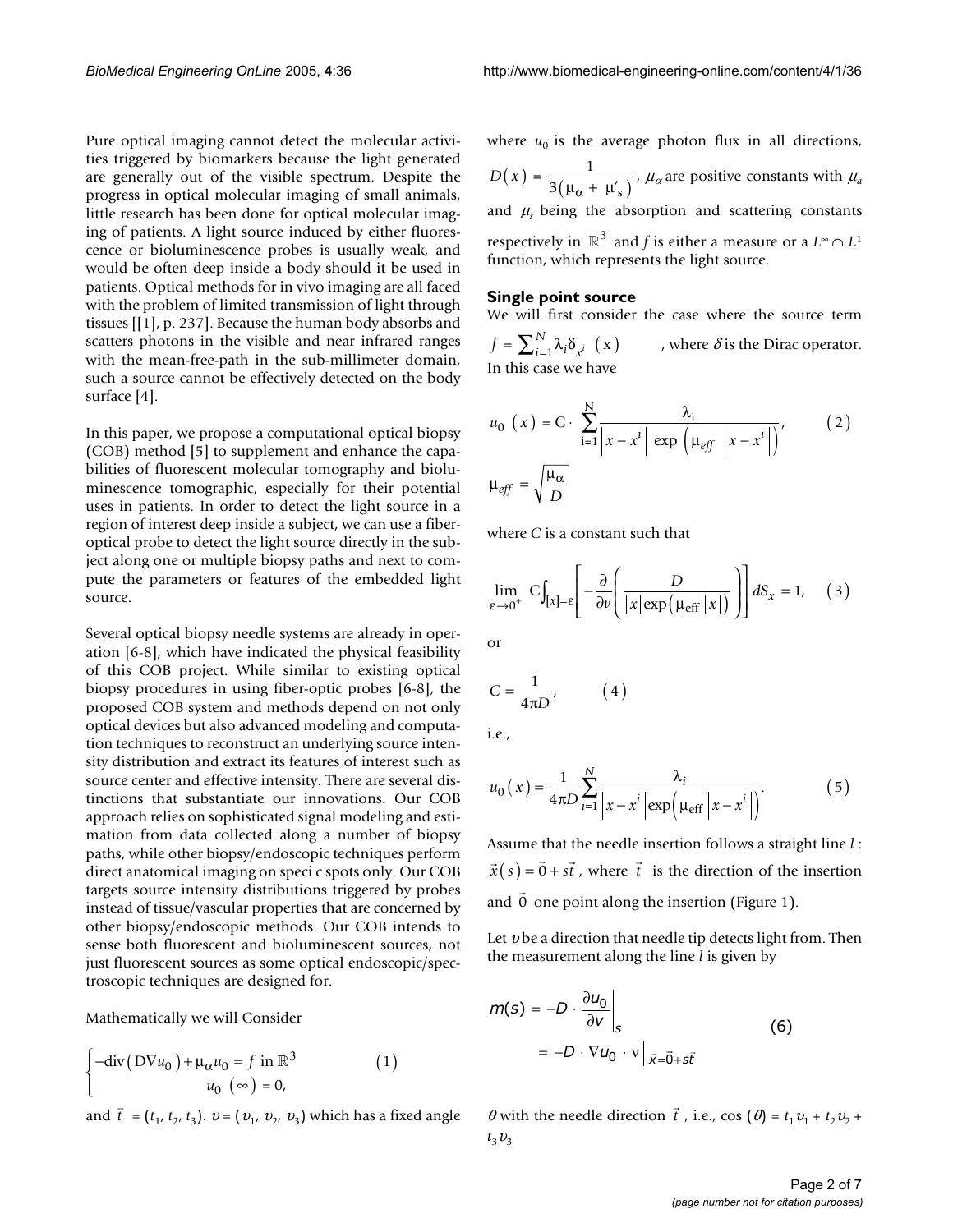<span id="page-2-0"></span>

#### **Figure 1**

A needle insertion path, where *t* is the direction of the insertion, 0 one point along the insertion, *v* a direction in which the needle tip detects light,  $s_1$ ;  $s_2$  are points along the path

such that

$$
m(s) = \frac{1}{4\pi} \sum_{i=1}^{N} \frac{\left(1 + \mu_{\text{eff}} \left|x - x^{i}\right|\right) \lambda_{i}}{\left|x - x^{i}\right|^{3} \exp\left(\mu_{\text{eff}} \left|x - x^{i}\right|\right)} < x - x^{i}, v > \qquad (7)
$$

Due to the notation and translation invariant properties of (1) and the design of the insertion needle, we may assume, without loss of generality, that

$$
\vec{x}(s) = s(1,0,0)
$$
 and  $\theta = \frac{\pi}{2}$ . (8)

so that  $v_1 = 0$ ,  $(v_2 v_3) = (\cos \alpha, \sin \alpha)$  and  $x^i = (x_1^i, x_2^i, x_3^i)$ . Then (7) becomes

$$
m(s) = \frac{1}{4\pi} \sum_{i=1}^{N} \frac{\lambda_i \left(1 + \mu_{\text{eff}} \sqrt{\left(s - x_1^i\right)^2 + x_2^{i^2} + x_3^{i^2}}\right) \left(-x_2^i \cos \alpha - x_3^i \sin \alpha\right)}{\left[\left(s - x_1^i\right)^2 + x_2^{i^2} + x_3^{i^2}\right]^{3/2} \exp\left(\mu_{\text{eff}} \sqrt{\left(s - x_1^i\right)^2 + x_2^{i^2} + x_3^{i^2}}\right)}.
$$
(9)

Now let  $w^i = \sqrt{x_2^{i^2} + x_3^{i^2}}$ .

Assuming that each insertion line can detect sources from two different angles  $\alpha_1$ ,  $\alpha_2$  such that  $\alpha_1$  -  $\alpha_2 \neq k\pi$ ,  $k \in \pm \frac{\mathbb{N}}{k}$ , then

$$
\begin{bmatrix}\n\cos \alpha_1 & \cos \alpha_2 \\
\sin \alpha_1 & \sin \alpha_2\n\end{bmatrix}
$$

is non-singular. Therefore appropriate combination  $\alpha_1$ and  $\alpha_2$  depending on  $\gamma$  of the measurements  $m(s)$  would

single out  $x_2^i$ ,  $x_3^i$ , so that without loss of generality, we may assume that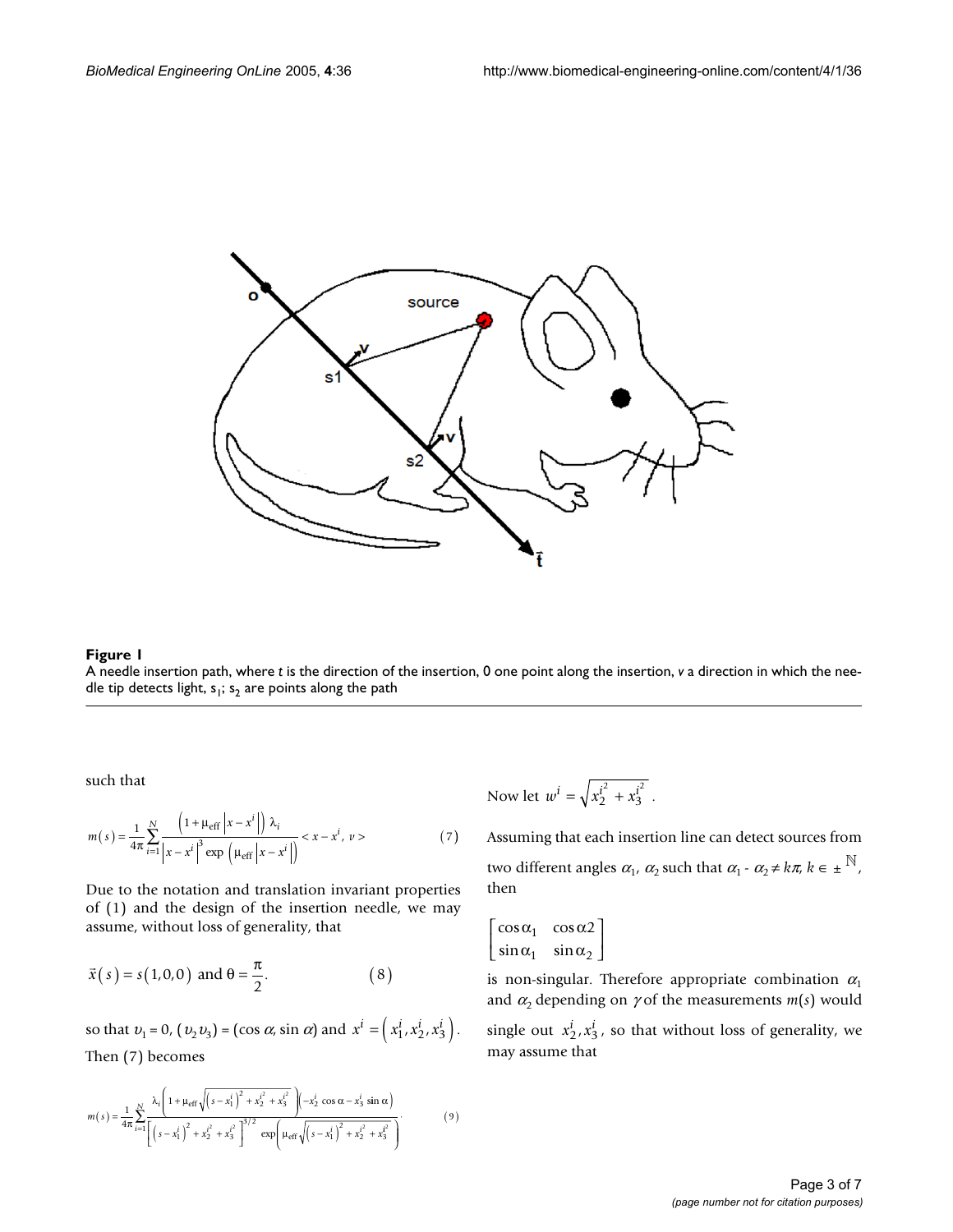$$
\begin{cases}\nm_k(s) = \frac{1}{4\pi} \sum_{i=1}^{N} \frac{\lambda_i x_k^i \left[1 + \mu_{\text{eff}} \sqrt{\left(s - x_1^i\right)^2 + w^{i^2}\right]} \right. \\
\left.\left.\left.\left.\left(s - x_1^i\right)^2 + w^{i^2}\right.\right]^{3/2} \cdot \exp\left(\mu_{\text{eff}} \sqrt{\left(s - x_1^i\right)^2 + w^{i^2}\right)} \right. \\
\left.k = 2, 3, s \in (-\infty, \infty),\n\end{cases} \tag{10}
$$

which are the measurements such that  $\langle x - x^i, v \rangle = x^i_k$ , *k* = 2, 3 after combinations of  $\alpha_1$  and  $\alpha_2$  mentioned above and define

$$
m_k^{\ell} \equiv \int_{-\infty}^{\infty} m_k(s) s^{\ell} ds, \text{ for integer } \ell = 0, 1, 2, \cdots
$$
 (11)

*Theorem 2.1*

(*Single point source*) *If N* = 1, *i.e.: if*  $u_0(x) = \frac{1}{4\pi D} \frac{x}{|x-x^1| \exp\left(\mu_{\text{eff}} |x-x^1|\right)},$  then one inser $f(x) = {1 \over 4\pi D} {\lambda \over \left| x - x^1 \right| \, \exp\, \left( \mu_{\rm eff} \left| x - x^1 \right| \right)}$ λ  $\exp\left(\mu_{\text{eff}}\right)$ 

*tion would uniquely determine* λ*, x1, and* µ*eff, provided that the insertion line does not go through the point of the source. (See remark.)*

#### *Proof*

In this case since

$$
m_{k}(s) = \frac{1}{4\pi} \frac{\lambda x_{k} \left[1 + \mu_{\text{eff}}\sqrt{(s - x_{1})^{2} + w^{2}}\right]}{\left[\left(s - x_{1}\right)^{2} + w^{2}\right]^{3/2} \exp\left(\mu_{\text{eff}}\sqrt{(s - x_{1})^{2} + w^{2}}\right)} s \in (-\infty, \infty),
$$
\n(12)

$$
\bar{m}(s) = m_2^2(s) + m_3^2(s) = \frac{1}{16\pi^2} \frac{\lambda^2 w^2 \left[1 + \mu_{\text{eff}}\sqrt{(s - x_1)^2 + w^2}\right]^2}{\left[(s - x_1)^2 + w^2\right]^3 \exp\left(2\mu_{\text{eff}}\sqrt{(s - x_1)^2 + w^2}\right)}.
$$
\nDifferentiate (13) with the correct to  $s$  two have

Differentiate (13) with respect to *s*, we have

$$
\overline{m}'(s) \qquad (14)
$$
\n
$$
= -\frac{\lambda^2 w^2 \left[1 + \mu_{eff} \sqrt{(s - x_1)^2 + w^2} \right] \left[\mu_{eff}^2 \left((x - x_1)^2 + w^2\right) + 3 + 3\mu_{eff} \sqrt{(s - x_1)^2 + w^2}\right]}{8\pi^2 \left[(s - x_1)^2 + w^2\right]^4 \exp\left(2\mu_{eff} \sqrt{(s - x_1)^2 + w^2}\right)} \qquad (15)
$$

such that the critical point of  $m$  ( $s$ ) uniquely identifies  $x_1$ . Next with  $x_1$  identified, we obtain

$$
\bar{m}(x_1) = \frac{\lambda^2 w^2 (1 + \mu_{\text{eff}} w)^2}{16\pi^2 w^6 \cdot \exp(2\mu_{\text{eff}} w)}
$$
(16)

or

$$
\lambda^{2} = \frac{16\pi^{2}w^{4}\exp(2\mu_{\text{eff}}w)}{(1 + \mu_{\text{eff}}w)^{2}}\bar{m}(x_{1})
$$
 (17)

And by taking the derivatives of m and evaluating them at  $x_1$ , we obtain that

$$
\frac{\overline{m}^{\text{''}}(x_1)}{\overline{m}(x_1)} = b = \frac{2(z^2 + 3z + 3)}{(z+1)w^2}, \quad (18)
$$

$$
\frac{\overline{m}^{(4)}(x_1)}{\overline{m}(x_1)} = a = \frac{6(z+2)(2z^3 + 9z^2 + 18z + 12)}{(z+1)^2 w^4}
$$
(19)

where  $z = \mu_{\text{eff}}w$ .

From (18) we obtain

$$
w = \sqrt{\frac{2(z^2 + 3z + 3)}{(z+1)b}}
$$
 (20)

and plugging it into (19) we have

$$
\frac{2a}{3b^2} = \frac{(z+2)\left(2z^3 + 9z^2 + 18z - 12\right)}{\left(z^2 + 3z + 3\right)^2} = f(z).
$$
 (21)

If  $f(z)$  is monotone in  $z > 0$ , then (21) would give us a unique solution  $z > 0$ .

We compute and obtain

$$
f'(z) = -\frac{z\left(z^3 + 9z^2 + 27z + 24\right)}{2\left(z^2 + 3z + 3\right)} < 0,
$$

i.e., we have uniquely solved by the information from *m* the values of  $\mu_{eff}$ , *w* and therefore  $\lambda$  by (17).

Next if we let  $x_2 = w \cos \beta$ ,  $x_3 = w \sin \beta$ , then we get

$$
\tan\beta = \frac{m_3^0(s)}{m_2^0(s)}
$$

which could uniquely determine  $\beta$  by the sign conditions of  $m_k^0$ ,  $k = 2.3$ .

That is, by now, we are able to determine,  $(x_1, x_2, x_3)$ ,  $\mu_{\text{eff}}$ and  $\lambda$ ; i.e. complete information about the source.

#### *Remark*

In case that the insertion line goes through the point of the source, which is verified by having each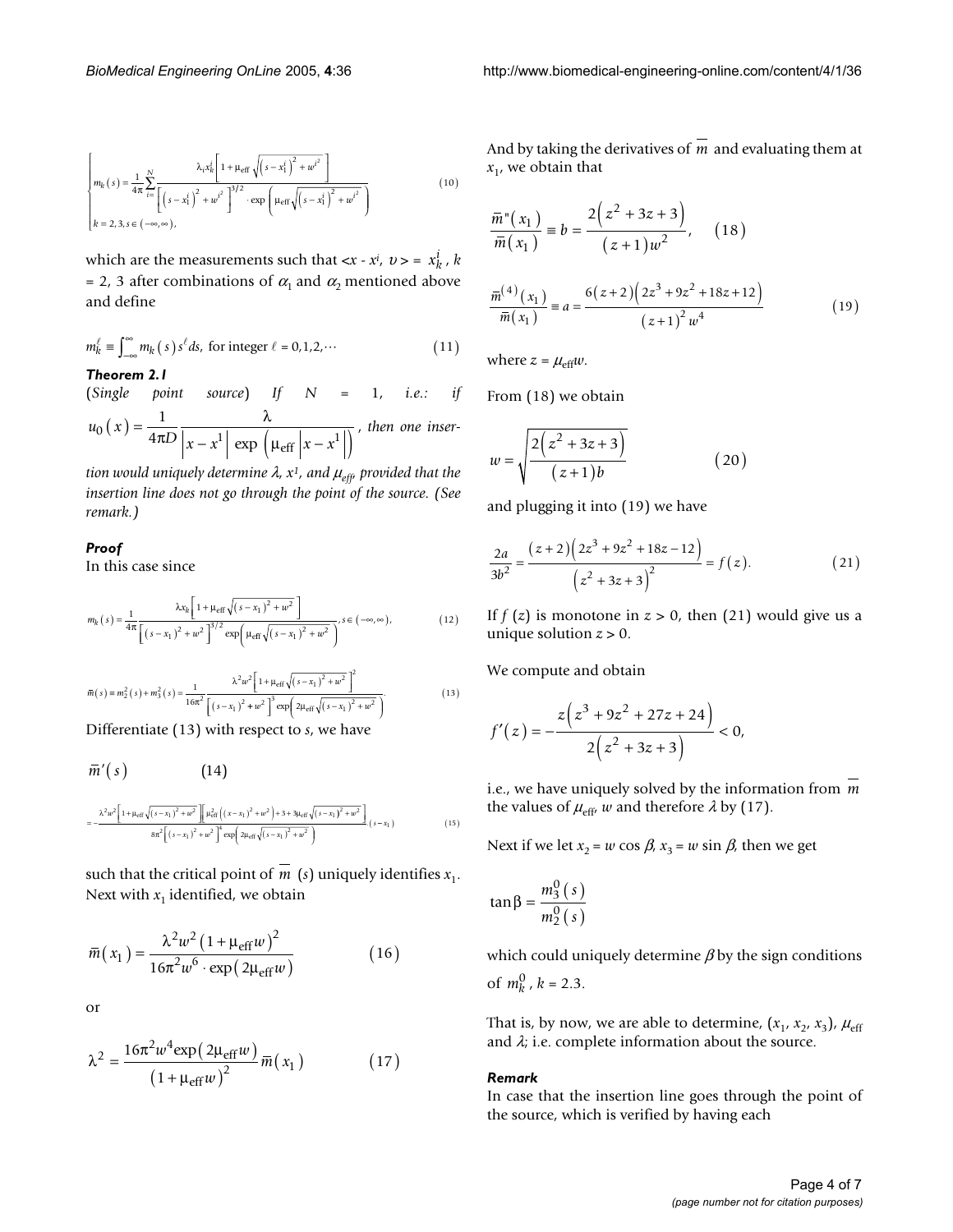$m_k(s) = 0$ ,  $s \mathbb{R} \setminus \{ \text{some single point} \}$ 

then only the two components of the point source, orthogonal to the insertion can be identified, which is the best possible. On the other hand, in practice, such events would have probability zero!

#### **Single ball source**

Next we consider ball sources, i.e., we assume that

$$
f = \sum_{i=1}^{N} \lambda_i \chi_{B(x^i, r^i)}(x), \qquad (22)
$$

where  $\chi\Omega$  is the characteristic function of  $\Omega$  and  $B(y, r) = \{x \in \mathbb{R}^3 : |x - y| < r\}.$ 

For such source we have where

$$
u_0(x) = \sum_{i=1}^{N} \left\{ \frac{\lambda_i}{\mu_a} \left[ 1 - \frac{1 + \mu_{eff}r^i}{\exp\left(\mu_{eff}r^i\right)} \cdot \frac{\sinh\left(\mu_{eff}\left|x - x^i\right|\right)}{\mu_{eff}\left|x - x^i\right|} \right] \chi_{B\left(x^i, r^i\right)}(x) + M\left(\lambda_i, r^i\right) \frac{1}{4\pi D} \cdot \frac{1}{\left|x - x^i\right|\exp\left(\mu_{eff}\left|x - x^i\right|\right)} \cdot \left[1 - \chi_{B\left(x^i, r^i\right)}(x)\right] \right\},\tag{23}
$$

where

 $M(\lambda, r) \equiv \int_0^r \lambda \tau^2 \varphi(\tau) d\tau$  - the total intensity of the source in the form of  $\lambda \chi_{B(o, r)}$ . (24)

Again we will discuss the single ball source first, i.e. *N* = 1, so that we have

$$
u_0(x) = \frac{\lambda_1}{\mu_a} \left[ 1 - \frac{1 + \mu_{\text{eff}} r^1}{\exp\left(\mu_{\text{eff}} r^1\right)} \frac{\sinh\left(\mu_{\text{eff}} \left|x - x^1\right|\right)}{\mu_{\text{eff}} \left|x - x^1\right|} \right] \chi_{B\left(x^1, r^1\right)}(x) + M\left(\lambda_1, r^1\right) \frac{1}{4\pi D} \cdot \frac{1}{\left|x - x^1 \left|\exp\left(\mu_{\text{eff}} \left|x - x^1\right|\right|\right)} \left[1 - \chi_{B\left(x^1, r^1\right)}(x)\right].
$$
\n(25)

#### *Theorem 3.1*

(*Single ball source*) *If*  $N = 1$  *; i.e. if*  $u_0$  *is given by (25), then one insertion would uniquely determine*  $M(\lambda_3, r^1)$ ,  $x^1$  and  $\mu_{eff}$ ; *in case the line stays outside of B* (*x*1, *r*1)*. In case the insertion line enters the interior of B (* $x$ *<sup>1</sup>,*  $r$ *<sup>1</sup>), then*  $x$ *<sup>1</sup>,*  $r$ *<sup>1</sup>,*  $\lambda$ *<sub>1</sub> <i>and*  $\mu$ *<sub>eff</sub> are uniquely determined by one insertion.*

#### *Proof*

*Case 1*

If the insertion line (refer to Theorem 1.1 in Section 2) stays outside *B* ( $x^1$ ,  $r^1$ ), then the detected  $u_0$  is given by

$$
u_0(x) = M\left(\lambda_1, r^1\right) \cdot \frac{1}{4\pi D} \frac{1}{\left|x - x^1\right| \exp\left(\mu_{\text{eff}}\left|x - x^1\right|\right)},\tag{26}
$$

i.e.,  $u_0(x)$  behaves exactly as a single point source with an intensity of *M* ( $\lambda_1$ ,  $r^1$ ) and hence Theorem 2.1 guarantees the result.

#### *Case 2*

If the insertion line enters the support of the ball source *B*  $(x<sup>1</sup>, r<sup>1</sup>)$  but misses the center point  $x<sup>1</sup>$ , then again due to the rotation and translation invariant properties of (1), we may assume, without loss of generality that the insertion is given by (8) and  $x^1 = (x_1, x_2, x_3)$  and hence the detection given by (6) is now

$$
m(s) \quad (27)
$$

$$
=-D\frac{\partial v_{0}}{\partial v}\Big|_{S} = -D\nabla v_{0} \cdot v\Big|_{z=\hat{v}=\hat{v}} = -D\frac{\partial v_{0}}{\partial v}\Big|_{S} = -D\nabla v_{0} \cdot v\Big|_{z=\hat{v}=\hat{v}} + \frac{\lambda(1 + \mu_{eff}r^{1})\Big[\mu_{eff}\sqrt{(s - x_{1})^{2} + w^{2}}\cosh\Big(\mu_{eff}\sqrt{(s - x_{1})^{2} + w^{2}}\Big)^{3/2}\Big]}{ \mu_{eff}^{2} e^{\mu_{eff}r^{1}}\Big((s - x_{1})^{2} + w^{2}\Big)^{3/2}} \times (-x_{2}^{1}\cos\alpha - x_{3}^{1}\sin\alpha)\chi_{B} + M(\lambda_{1}, r^{1})\frac{\Big(1 + \mu_{eff}\sqrt{(s - x_{1})^{2} + w^{2}}\Big)(-x_{2}^{1}\cos\alpha - x_{3}^{1}\sin\alpha)}{4\pi\Big((s - x_{1})^{2} + w^{2}\Big)^{3/2}\exp\Big(\mu_{eff}\sqrt{(s - x_{1})^{2} + w^{2}}\Big)}(1 - \chi_{B}) \text{where } w = \sqrt{x_{2}^{2} + x_{3}^{2}}.
$$
 (28)

Again, assuming that each insertion line can detect sources from two different angles  $\alpha_1$ ,  $\alpha_2$  such that  $\alpha_1$  -  $\alpha_2 \neq$ 

$$
k\pi, k \in \pm^{\mathbb{N}}
$$
, then  

$$
\begin{bmatrix} \cos \alpha & \cos \alpha \\ \cos \alpha & \cos \alpha \end{bmatrix}
$$

 $\mathbb{R}$ 

$$
\begin{bmatrix}\n\cos \alpha_1 & \cos \alpha_2 \\
\sin \alpha_1 & \sin \alpha_2\n\end{bmatrix}
$$

is non-singular. Therefore appropriate combination of the two measurements depending only on  $\alpha_1$  and  $\alpha_2$  would

single out  $x_2^1$  and  $x_3^1$  , so that without loss of generality we may assume that

$$
m_{k}(s) = x_{k}^{1} \phi(s), \text{ where}
$$
\n
$$
= \frac{\lambda (1 + \mu_{eff}r^{1}) \left[ \mu_{eff} \sqrt{(s - x_{1})^{2} + w^{2}} \cosh(\mu_{eff} \sqrt{(s - x_{1})^{2} + w^{2}}) - \sinh(\mu_{eff} \sqrt{(s - x_{1})^{2} + w^{2}}) \right]}{\mu_{eff}^{3} e^{\mu_{eff}r^{1}} \left( (s - x_{1})^{2} + w^{2} \right)^{3/2}}
$$
\n
$$
\times \chi_{B} + M(\lambda_{1}, r^{1}) \frac{1 + (\mu_{eff} \sqrt{(s - x_{1})^{2} + w^{2}})}{4\pi ((s - x_{1})^{2} + w^{2})^{3/2} \exp(\mu_{eff} \sqrt{(s - x_{1})^{2} + w^{2}})} (1 - \chi_{B}).
$$

If we let  $x_2 = w \cos \beta$ ,  $w_3 = w \sin \beta$ , then

$$
\tan \beta = \frac{m_3^0(s)}{m_2^0(s)},
$$
 (29)

which would uniquely determine  $\beta$  by the above question and the sign conditions if  $M_k^0$ ,  $k = 2.3$ .

Define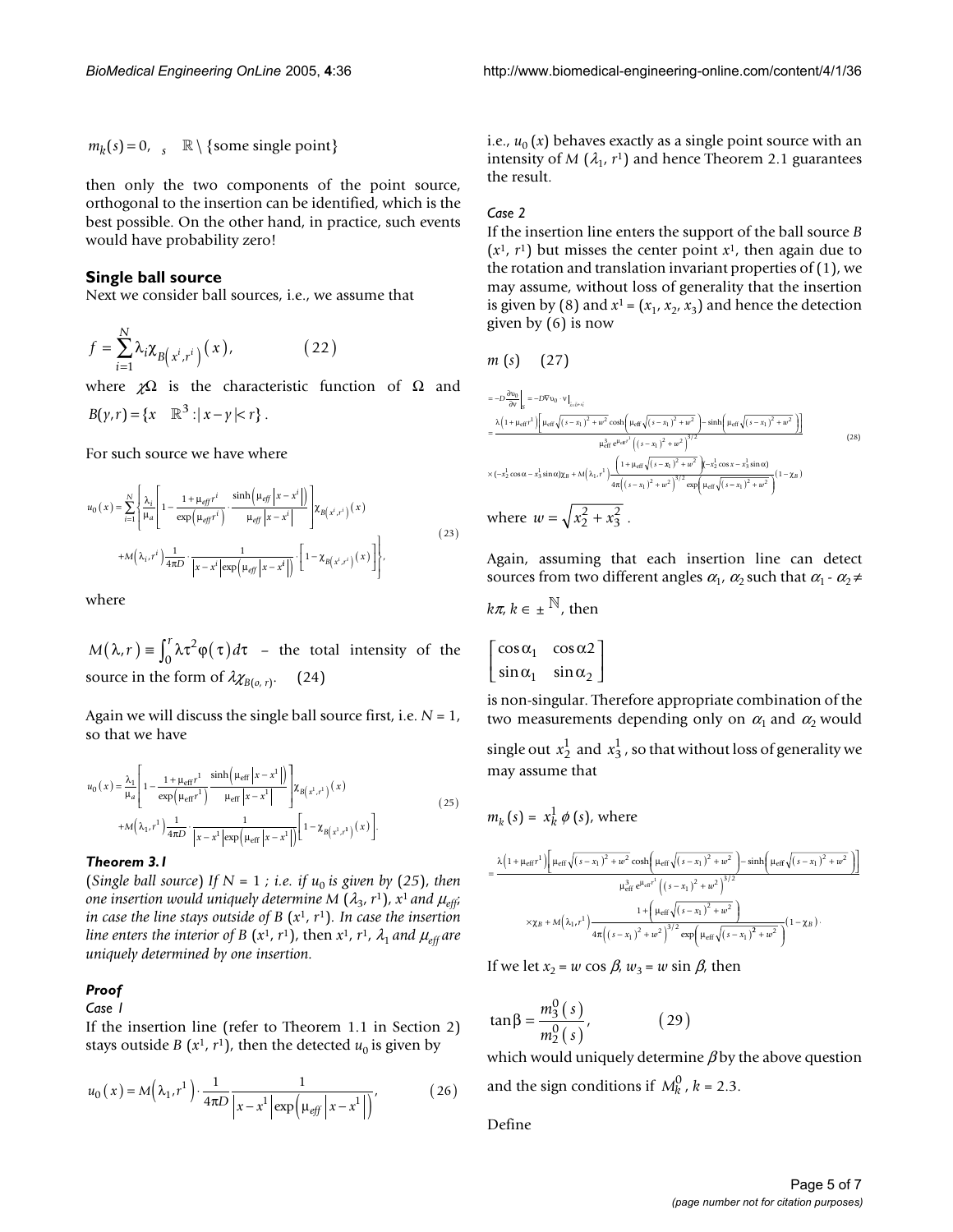$$
m (s) = m_2 (s)2 + m_3 (s)2 = w2 \phi2 (s).
$$
 (30)

Note that since in this case we assume that the insertion line enters the interior of *B*  $(x<sup>1</sup>, r<sup>1</sup>)$  but misses the center  $x<sup>1</sup>$ , we have  $0 < w < r<sup>1</sup>$  and the line would enter and leave *B*  $(x<sup>1</sup>, r<sup>1</sup>)$  when

$$
\begin{cases} \sqrt{(s - x_1)^2 + w^2} = r^1 \text{ or} \\ s = x_1 \pm \sqrt{r^1^2 - w^2} \end{cases}
$$
 (31)

which is exactly where our measurement  $M_k(s)$ , or equivalently φ (*s*) fails to be differentiable. Therefore let *s*in and  $s<sub>out</sub>$  be two points where we observe the jump discontinuity of  $m<sup>1</sup>(s)$ .

Then we have

$$
\begin{cases}\n x_1 = \frac{s_{in} + s_{out}}{2} \\
 r^{1^2} = w^2 + \left(\frac{s_{out} - s_{in}}{2}\right)^2\n\end{cases}
$$
\n(32)

(32) together with (29) uniquely identify  $x_1$  and establish a relation between  $r_1$  and  $w$ . Then we are able to evaluate

 $m(x_1)$  to get

$$
\overline{m}(x_1) = w^2 \cdot \varphi^2 \left(x^1\right)
$$
\n
$$
= \frac{w^2 \lambda_1^2 \left(1 + \mu_{\text{eff}} r^1\right)^2 \left[\mu_{\text{eff}} w \cosh\left(\mu_{\text{eff}} w\right) - \sinh\left(\mu_{\text{eff}} w\right)\right]^2}{\mu_{\text{eff}}^6 \exp\left(2\mu_{\text{eff}} r^1\right) w^6},
$$
\n(33)

i.e.,

$$
\lambda_1^2 = \frac{\exp\left(2\mu_{eff}r^1\right) \cdot \omega^4 \cdot \mu_{eff}^6}{\left(1 + \mu_{eff}r^1\right)^2 \left[\mu_{eff}\omega \cosh\left(\mu_{eff}\omega\right) - \sinh\left(\mu_{eff}\omega\right)\right]^2} \overline{m}(x_1)
$$
\n(34)

Next by taking the derivatives of m and evaluating them at  $x_1$ , we obtain that

$$
\frac{\overline{m}^*(x_1)}{\overline{m}(x_1)} \equiv b = \frac{3\sinh(z) - 3z\cosh(z) + z^2\sinh(z)}{\omega(z\cosh(z) + z\cosh(z))} \tag{35}
$$

$$
\frac{\overline{m}^{(4)}(x_1)}{\overline{m}(x_1)} = a = \frac{3[-15\sinh(z) + 15z\cosh(z) - 6z^2\sinh(z) + z^3\cosh(z)]}{w(-\sinh(z) + z\cosh(z))} \tag{36}
$$

>From (35) we obtain

$$
w = \sqrt{\frac{3\sinh(z) - 3z\cosh(z) + z^2\sinh(z)}{b(-\sinh(z) + z\cosh(z))}}
$$
(37)

and plugging it into (36) we get

$$
\frac{a}{3b^2} = \frac{\left[-\sinh(z) + z\cosh(z)\right] \left[-15\sinh(z) + 15z\cosh(z) - 6z^2\sinh(z) + z^3\cosh(z)\right]}{\left[3\sinh(z) - 3z\cosh(z) + z^2\sinh(z)\right]^2}
$$
(38)

which can be veri ed to be an increasing function. Therefore (38) has a unique solution *z* and (37) then uniquely de nes the *w* which in turn defines  $\lambda_1$  uniquely by (34) and  $r<sup>1</sup>$  uniquely by (32).

#### **Discussions and conclusion**

We have demonstrated the modeling of computational optical biopsy with the diffusion optics, the solution uniqueness properties in two typical configurations and provide explicit formulas for the reconstruction of both optical properties and source parameters. Mathematically, one single insertion will be enough to estimate the above parameters. However, physically, more measurements will guarantees the robustness of the estimates. The needle trajectory can also be dynamically restarted and optimized towards the center of the source based on the successive estimate. Further investigation on multiple point sources and multiple ball sources is undergoing. For example the double sources probelm can be handled in such a way that by using the moments defined (11) one could reduce the problem to a equivelent one with a few freedom and thus a numerical optimization technique will be used to solve the inverse problems.

#### **Contributions**

The three authors made about equal contributions in this work.

#### **6 Acknowledgements**

This work is partially supported by the National Institutes of Health (EB001685 and EB002667).

#### **References**

- 1. Contag CH, Bachmann MH: **[Advances in vivo bioluminescence](http://www.ncbi.nlm.nih.gov/entrez/query.fcgi?cmd=Retrieve&db=PubMed&dopt=Abstract&list_uids=12117758) [imaging of gene expression.](http://www.ncbi.nlm.nih.gov/entrez/query.fcgi?cmd=Retrieve&db=PubMed&dopt=Abstract&list_uids=12117758)** *Annual Review Of Biomedical Engineering* 2002, **4:**235-260.
- 2. Wang G, *et al.*: **Development of the first bioluminescent tomography system.** *Radiology Suppl. (Proceedings of the RSNA)* 2003.
- 3. Wang G, Li Y, Jiang M: **[Uniqueness theorems for biolumines](http://www.ncbi.nlm.nih.gov/entrez/query.fcgi?cmd=Retrieve&db=PubMed&dopt=Abstract&list_uids=15377096)[cent tomography.](http://www.ncbi.nlm.nih.gov/entrez/query.fcgi?cmd=Retrieve&db=PubMed&dopt=Abstract&list_uids=15377096)** *Medical Physics* 2004, **31(8):**2289-2299.
- 4. Beuthan J, Mahnke C, Netz U, Minet O, MÃller G: **Optical molecular imaging: Overview and technological aspects.** *Medical Laser Application* 2002, **17(1):**25-30.
- 5. Wang G, Li Y, Jiang M: **Computational optical biopsy methods, techniques and apparatus. Provisional patent application filed in March 2005 (Patent disclosure filed with Univ. of Iowa Research Foundation in December 2003).** .
- 6. Liu Q, Ramanujam N: **[Experimental proof of the feasibility of](http://www.ncbi.nlm.nih.gov/entrez/query.fcgi?cmd=Retrieve&db=PubMed&dopt=Abstract&list_uids=15455771) [using an angled fiber-optic probe for depth-sensitive fluores](http://www.ncbi.nlm.nih.gov/entrez/query.fcgi?cmd=Retrieve&db=PubMed&dopt=Abstract&list_uids=15455771)[cence spectroscopy of turbid media.](http://www.ncbi.nlm.nih.gov/entrez/query.fcgi?cmd=Retrieve&db=PubMed&dopt=Abstract&list_uids=15455771)** *Optics Letters* 2004, **29(17):**2034-2036.